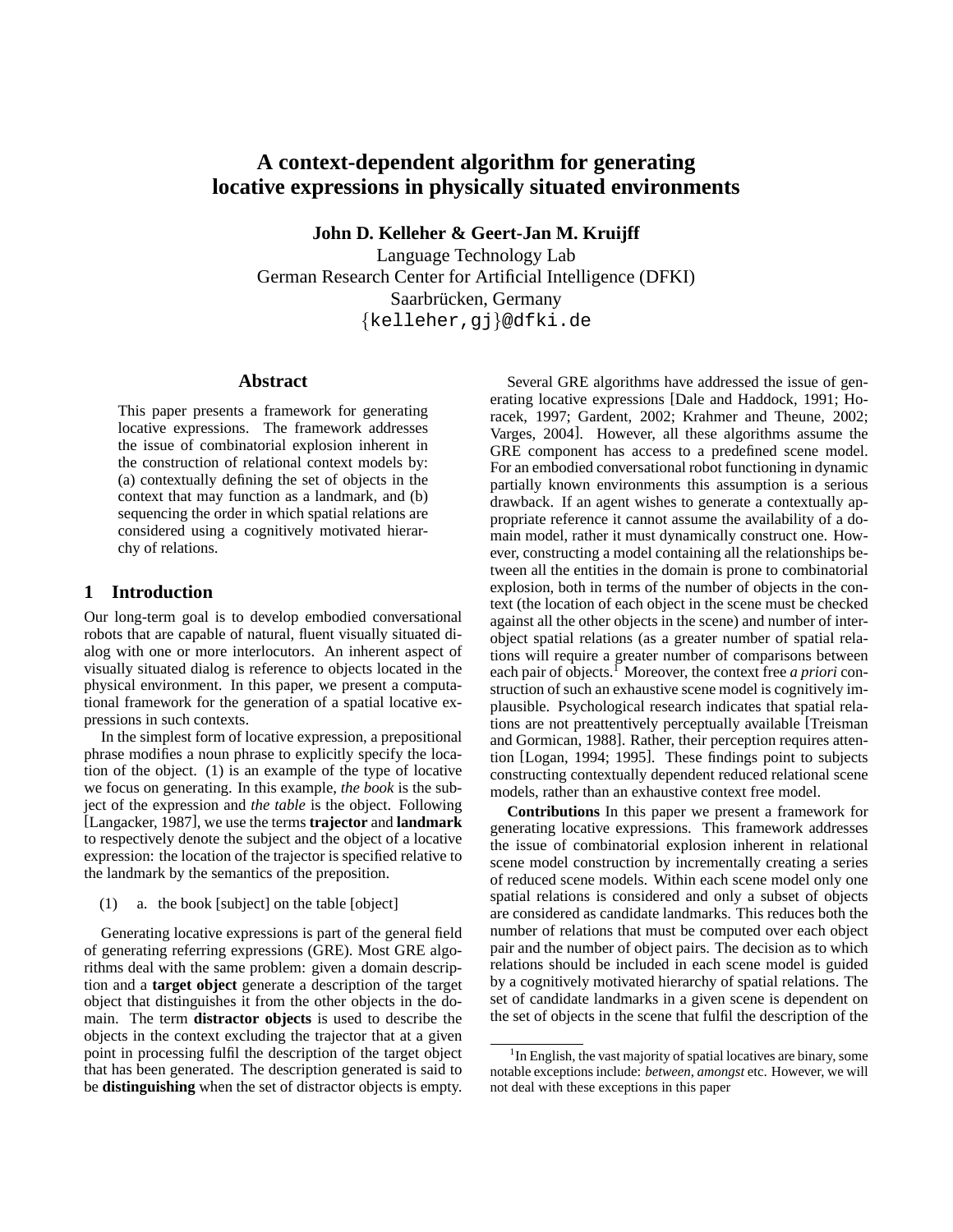target object and the relation that is being considered.

**Overview** In §2 we present some background data relevant to our discussion. In §3 we present our GRE framework. In §4 we illustrate the framework with a worked example and expand on some of the issues relevant to the framework. We end with conclusions.

# **2 Data**

When one considers that the English lexicon of spatial prepositions numbers above eighty members (not considering compounds such as *right next to*) [Landau, 1996], the combinatorial aspect of relational scene model construction becomes apparent. It should be noted that for our purposes, the situation is somewhat ameliorated by the fact that a distinction can be made between static and dynamic prepositions: static prepositions primarily<sup>2</sup> denote the location of an object, dynamic prepositions primarily denote the path of an object [Jackendoff, 1983; Herskovits, 1986], see (2). However, even focusing exclusively on the set of static prepositions does not remove the combinatorial issues effecting the construction of a scene model.

- (2) a. the tree is behind [static] the house
	- b. the man walked across [dynamic] the road

In general, the set of static prepositions can be decomposed into two sets called **topological** and **projective**. Topological prepositions are the category of prepositions referring to a region that is proximal to the landmark; e.g., *at*, *near*, etc. Often, the distinctions between the semantics of the different topological prepositions is based on pragmatic contraints, for example the use of *at* licences the trajector to be in contact with the landmark, by contrast the use of *near* does not. Projective prepositions describe a region projected from the landmark in a particular direction, the specification of the direction is dependent on the frame of reference being used; e.g., *to the right of*, *to the left of*, etc.

The semantics of static prepositions exhibit both qualitative and quantitative properties. The qualitative aspect of their semantics is evident when they are used to denote an object by contrasting its location with the distractor objects location. Taking Figure 1 as a visual context the locative expression *the circle on the left of the square* exhibits the contrastive semantics of a projective preposition. Only one of the circles in the scene is located in the region *to the right of the square*. Taking Figure 2 as a visual context the locative expression *the circle near the black square* illustrates the contrastive semantics of a topological preposition. Again, of the two circles in the scene only one of them may be appropriately described as being *near the black square*, the other circle is more appropriately described as being *near the white square*. The quantitative aspect of the semantics of static prepositions is evident when they denote an object using a relative scale. In the context provided by Figure 3 the locative *the circle to the right of the square* exhibits the relative semantics of a projective preposition. Although both the circles are located *to the* *right of the square* it is possible to adjudicate between them based on their location in the region. The relative semantics of a topological preposition can also be illustrated using Figure 3. A description such as *the circle near the square* could be applied to either circle if the other circle was not present. However, when both are present it is possible to interpret the reference based on their relative proximity to the landmark *the square*.



Figure 1: Visual context used to illustrate the contrastive semantics of projective prepositions.



Figure 2: Visual context used to illustrate the contrastive semantics of topological prepositions.



Figure 3: Visual context used to illustrate the relative semantics of topological and projective prepositions.

## **3 Approach**

The approach we adopt to generating locative expressions involves extending the incremental algorithm [Dale and Reiter, 1995]. The motivation for this is the polynomial complexity of the incremental algorithm. The incremental algorithm iterates through the properties of the target and for each property computes the set of distractor objects for which (a) the conjunction of the properties selected so far, and (b) the current property hold. A property is added to the list of selected properties if it reduces the size of the distractor object set. The algorithm succeeds when all the distractors have been ruled out, it fails if all the properties have been processed and there are still some distractor objects. The algorithm can be refined by ordering the checking of properties according to fixed preferences, e.g. first a taxonomic description of the target, second an absolute property such as colour, third a relative property such as size. [Dale and Reiter, 1995] also stipulate that the type description of the target should be included in the description even if its inclusion does not distinguish the target from any of the distractors, see Algorithm 1.

However, before applying the incremental algorithm we must construct a context model within which we can check whether or not the description generated distinguishes the target object. In order to constrain the combinatorial issues inherent in relational scene model construction we construct a series of reduced scene models, rather than constructing one complex exhaustive model. This construction process is driven by a hierarchy of spatial relations and the partitioning of the context model into objects that may and may not function as landmarks. These two components are developed

<sup>2</sup> Static prepositions can be used in dynamic contexts, e.g. *the man ran behind the house*, and dynamic prepositions can be used in static ones, e.g. *the tree lay across the road*.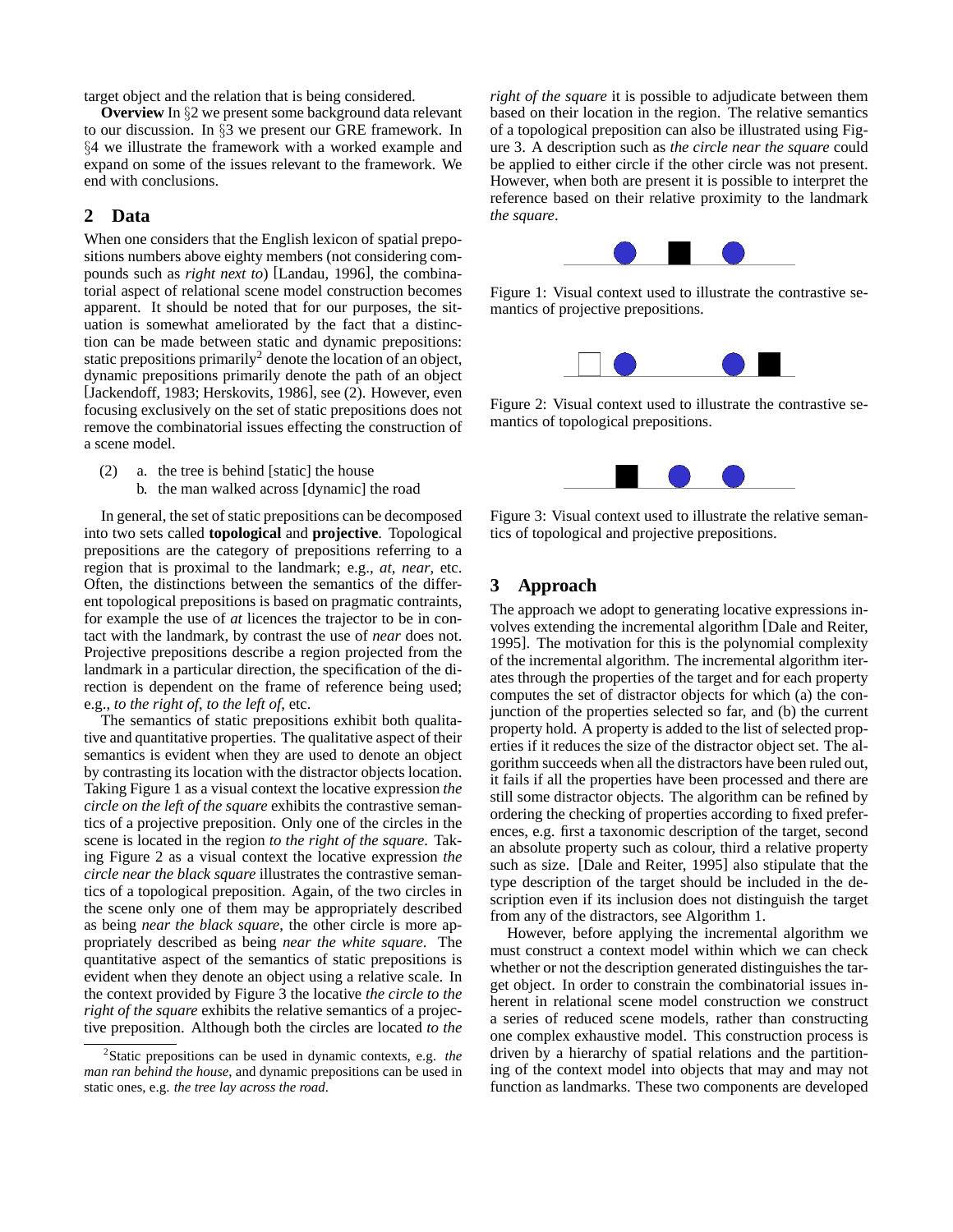**Algorithm 1** The Basic Incremental Algorithm

| <b>Require:</b> $T = \text{target object}$ ; $D = \text{set of distance objects}$ . |
|-------------------------------------------------------------------------------------|
| Initialise: $P = \{type, colour, size\}$ ; $DESC = \{\}$                            |
| <b>for</b> $i = 0$ to  P  <b>do</b>                                                 |
| if $ D  \neq 0$ then                                                                |
| $D' = \{x : x \in D, P_i(x) = P_i(T)\}\$                                            |
| if $ D  <  D $ then                                                                 |
| $DESC = DESC \cup P_i(T)$                                                           |
| $D = \{x : x \in D, P_i(x) = P_i(T)\}\$                                             |
| end if                                                                              |
| else                                                                                |
| Distinguishing description generated                                                |
| if $type(x) \notin DESC$ then                                                       |
| $DESC = DESC \cup type(x)$                                                          |
| end if                                                                              |
| return $DESC$                                                                       |
| end if                                                                              |
| end for                                                                             |
| Failed to generate distinguishing description                                       |
| return $DESC$                                                                       |
|                                                                                     |

in the next two sections. In  $\S 3.1$  we develop the hierarchy of spatial relations and in §3.2 we develop a classification of landmarks and use these groupings to create a definition of a distinguishing locative description. In §3.3 we present the generation algorithm that integrates these components.

#### **3.1 Cognitive Ordering of Contexts**

Psychological research indicates that spatial relations are not preattentively perceptually available [Treisman and Gormican, 1988]. Rather, their perception requires attention [Logan, 1994; 1995]. These findings point to subjects constructing contextually dependent reduced relational scene models, rather than an exhaustive context free model. Mimicking this, we have developed an approach to context model construction that attempts to constrain the combinatorial explosion inherent in the construction of relational context models by incrementally constructing a series of reduced context models. Each context model focuses on a different spatial relation. The ordering of the spatial relations is based on the cognitive load of interpreting the relation. In this section, we motivate and develop the ordering of relations used.

It seems reasonable to asssume that it takes less effort to describe one object than two. Consequently, following the Principle of Minimal Cooperative Effort [Clark and Wilkes-Gibbs, 1986], a speaker should only use a locative expression when they cannot create a distinguishing description of the target object using a simple feature based approach. Moreover, the Principle of Sensitivity [Dale and Reiter, 1995] states that when producing a referring expression, the speaker should prefer features which the hearer is known to be able to interpret and perceive. This points to a preference, due to cognitive load, towards descriptions that distinguish an object using purely physical and easily perceivable features over descriptions that use spatial expressions. Psycholinguistic results support this preference [van der Sluis and Krahmer, 2004].

Similarly, we can distinguish between the cognitive loads of processing different forms of spatial relations. In comparing the cognitive load associated with different spatial relations it is important to recognize that they are represented and processed at several levels of abstraction. For example, the **geometric level**, where metric properties are dealt with, the **functional level**, where the specific properties of spatial entities deriving from their functions in space are considered, and the **pragmatic level**, which gathers the underlying principles that people use in order to discard wrong relations or to deduce more information [Edwards and Moulin, 1998]. Our discussion is grounded at the geometric level of representation and processing.

Focusing on static prepositions, it is reasonable to

propose that topological prepositions have a lower perceptual load than projective prepositions, due to the relative ease of perceiving two objects that are close to each other and the complex processing required to handle frame of refer-

| ž<br><b>AAIIIINA</b> | PROJECTIVE LOCATION         |
|----------------------|-----------------------------|
|                      | <b>TOPOLOGICAL LOCATION</b> |
|                      | RELATIVE ADJECTIVE          |
|                      | ABSOLUTE ADJECTIVE          |
|                      | TYPF                        |
|                      |                             |

Figure 4: Cognitive load of reference forms

ence ambiguity [Carlson-Radvansky and Irwin, 1994; Carlson-Radvansky and Logan, 1997]. Figure 4 lists these preferences, with further distinctions among features: objects type is the easiest to process, before absolute gradable predicates (e.g. color), which is still easier than relative gradable predicates (e.g. size) [Dale and Reiter, 1995].

This topological versus projective preference can be further refined if we consider the contrastive and relative uses of these relations noted in §2. Perceiving and interpreting a constrastive use of a spatial relation is computationally easier than judging a relative use. Finally, within the set of projective prepositions, psycholinguistic data indicates a perceptually based ordering of the relations: *above*/*below* are easier to percieve and interpret than *in front of* /*behind* which in turn are easier than *to the right of* /*to the left of* [Bryant *et al.*, 1992; Gapp, 1995].

In sum, we would like to propose the following ordering of spatial relations:

- 1. topological contrastive
- 2. topological relative
- 3. projective constrastive [above/below, front/back/, right/left]
- 4. projective relative [above/below, front/back, right/left]

For each level of this hierarchy we require a computational model of the semantics of the relation at that level that accomodates both contrastive and relative representations. In §2 we noted that the distinctions between the semantics of the different topological prepositions is often based on functional and pragmatic issues.<sup>3</sup> Currently, however, more psycholinguistic data is required to distinguish the cognitive load associated with the different topological prepositions. We use the

<sup>3</sup> See *inter alia* [Talmy, 1983; Herskovits, 1986; Vandeloise, 1991; Fillmore, 1997; Garrod *et al.*, 1999] for more discussion on these differences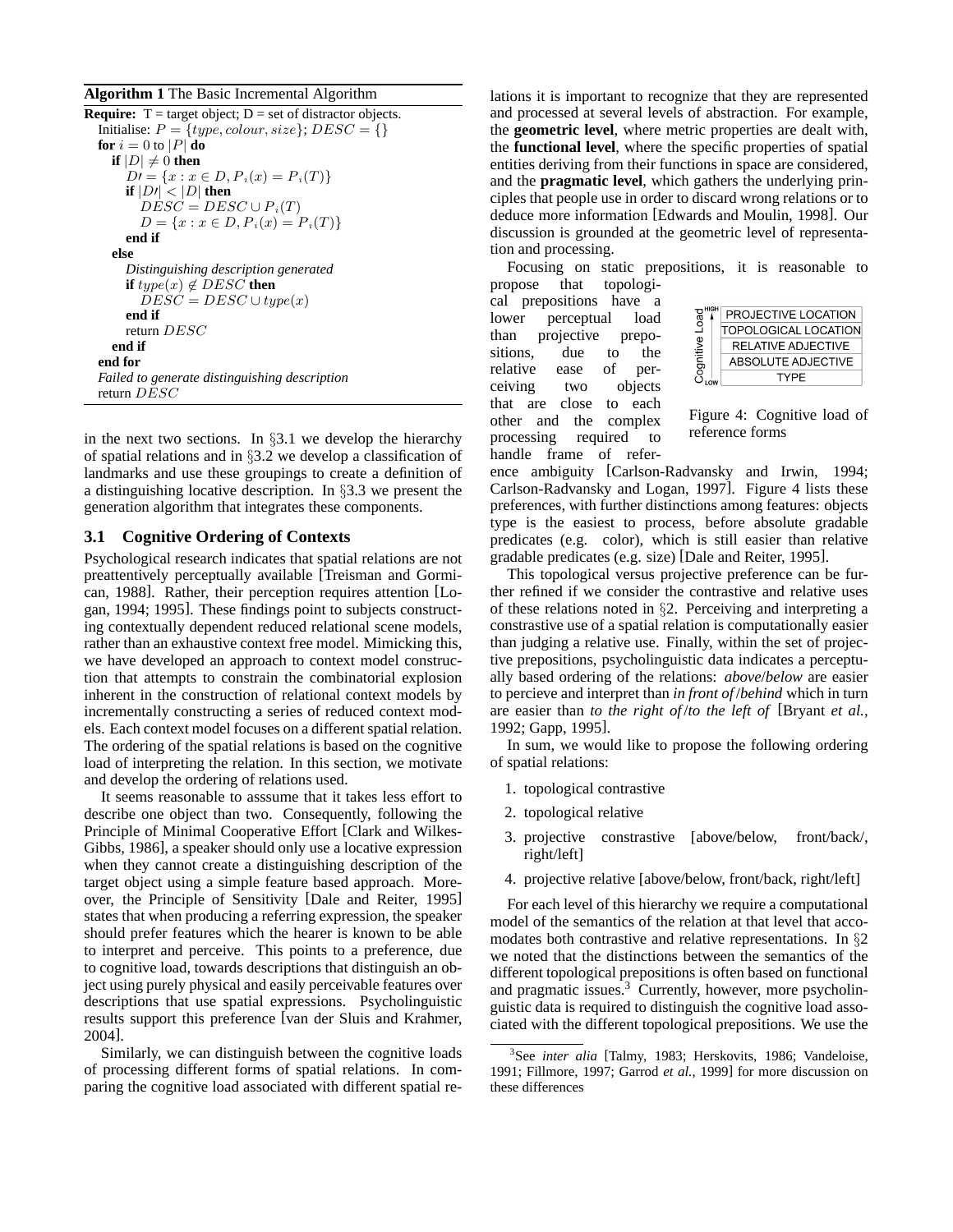model of topological proximity developed in [Kelleher and Kruijff, 2005] to model all the relations at this level. Using this model we can define the extent of a region proximal to an object. If the trajector or one of the distractor objects is the only object within the region of proximity around a given landmark this is taken to model a contrastive use of a topological relation relative to that landmark. If the landmark's region of proximity contains more than one object from the trajector and distractor object set then it is a relative use of a topological relation. We handle the issue of frame of reference ambiguity and model the semantics of projective prepostions using the framework developed in [Kelleher and van Genabith, 2005]. Here again, the contrastive-relative distinction is dependent on the number of objects within the region of space defined by the preposition.

#### **3.2 Landmarks and Distinguishing Descriptions**

In order to use a locative expression an object in the context must be selected to function as the landmark. An implicit assumption in selecting an object to function as a landmark is that the hearer can easily identify and locate the object within the context. A landmark can be: the speaker (3)a, the hearer (3)b, the scene (3)c, an object in the scene (3)d, or a group of objects in the scene  $(3)e<sup>4</sup>$ 

- (3) a. the ball on *my* right [speaker]
	- b. the ball to *your* left [hearer]
	- c. the ball on the right [scene]
	- d. the ball to the left of *the box* [an object in the scene]
	- e. the ball in the middle [group of objects]

Currently, new empirical research is required to see if there is a preference order between these landmark categories. Intuitively, in most situations, either of the interlocutors are ideal landmarks because the speaker can naturally assume that the hearer is aware of the speaker's location and their own. Focusing on instances where an object in the scene is used as a landmark, several authors [Talmy, 1983; Landau, 1996; Gapp, 1995] have noted a trajector-landmark asymmetry: generally, the landmark object is more permanently located, larger, and taken to have greater geometric complexity. These characteristics are indicative of salient objects and empirical results support this correlation between object salience and landmark selection [Beun and Cremers, 1998]. However, the salience of an object is intrinsically linked to the context it is embedded in. For example, in the context provided by Figure 5 the ball has a relatively high salience, because it is a singleton, despite the fact that it is smaller and geometrically less complex than the other figures. Moreover, in this context, the ball is the only object in the scene that can function as a landmark without recourse to using the scene itself or a grouping of objects in the scene.

Clearly, deciding which objects in a given context are suitable to function as landmarks is a complex and contextually dependent process. Some of the factors effecting this decision



Figure 5: Visual context used to illustrate the relative semantics of topological and projective prepositions.

are object salience and the functional relationships between objects. However, one basic constraint on landmark selection is that the landmark should be distinguishable from the trajector. For example, given the context in Figure 5 and all other factors being equal, using a locative such as *the man to the left of the man* would be much less helpful than using *the man to the right of the ball*. Following this observation, we treat an object as a **candidate landmark** if the trajector object can be distinguished from it using the basic incremental algorithm, Algorithm 1.<sup>5</sup> Furthermore, a **trajector landmark** is a member of the candidate landmark set that stands in relation to the trajector and a **distractor landmark** is a member of the candidate landmark set that stands in relation to a distractor object under the relation being considered. Using these categories of landmark we can define a **distinguishing locative description** as a locative description where there is trajector landmark that can be distinguished from all the members of the set of distractor landmarks under the relation used in the locative.

We can illustrate these different categories of landmark using Figure 6 as the visual context. In this context, if W1 is taken as the target object, the distractor set equals {T1,B1,W2,B2}. Running the basic incremental algorithm would generate the description *white block*. This distinguishes W1 from T1, B1 and B2 but not from W2. Consequently, the set of candidate landmarks equals {T1,B1,B2}. If we now create a context model for the relation *near* the set of trajector landmarks would be  $\{T1,B1\}$  and the set of distractor landmarks would be {B1,B2}. Obviously, B1 cannot be distinguished from all the distractor landmarks as it cannot be distinguished from itself. As a result, B1 cannot function as the landmark for a distinguishing locative description for W1 using the relation *near*. However, T1 can be distinguished from the distractor landmarks B1 and B2 by its type, *triangle*. So *the white block near the triangle* would be considered a distinguishing description.



Figure 6: Visual context used to illustrate the different categories of landmark.

<sup>4</sup> See [Gorniak and Roy, 2004] for further discussion on the use of spatial extrema of the scene and groups of objects in the scene as landmarks

<sup>5</sup>As noted by one of our reviewers, one unwanted effect of this definition of a landmark is that it precludes the generation of descriptions that use a landmark that are themselves distinguished using a locative expression. For example, *the block to the right of the block which has a ball on it*.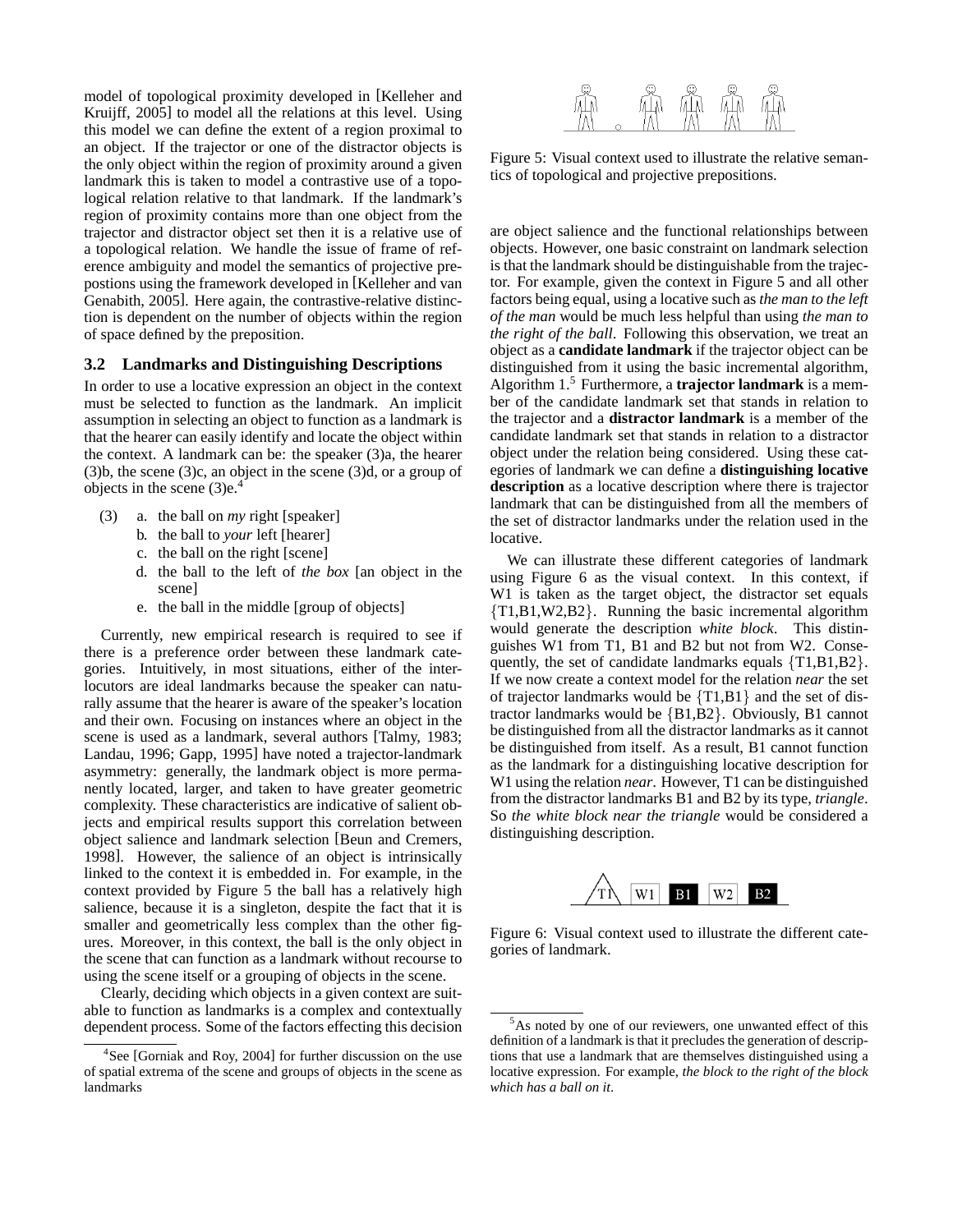# **3.3 Algorithm**

The basic approach is to try to generate a distinguishing description using the standard incremental algorithm. If this fails, we divide the context into three components:

**the trajector:** the target object,

- **the distractor objects:** the objects that match the description generated for the target object by the standard incremental algorithm,
- **the set of candidate landmarks:** the objects that do **not** match the description generated for the target object by the standard incremental algorithm.

We then begin to iterate through the hierarchy of relations and for each relation we create a context model that defines the set of trajector and distractor landmarks. Once a context model has been created we iterate through the trajector landmarks (using a salience ordering if there is more than one) $<sup>6</sup>$ </sup> and try to create a distinguishing locative description. A distinguishing locative description is created by using the basic incremental algorithm to distinguish the trajector landmark from the distractor landmarks. If we succeed in generating a distinguishing locative description we return the description and stop processing. Algorithm 2 lists the steps in the algorithm.

| <b>Algorithm 2</b> The Locative Algorithm                                   |
|-----------------------------------------------------------------------------|
| <b>Require:</b> T = target object; D = set of distractor objects; R = hier- |
| archy of relations.                                                         |
| $DESC = Basic-Incremental-Algorithms(T,D)$                                  |
| <b>if</b> $DESC \neq Distinguishing$ then                                   |
| create $CL$ the set of candidate landmarks                                  |
| $CL = \{x : x \neq T, DESC(x) = false\}$                                    |
| <b>for</b> $i = 0$ to  R  <b>do</b>                                         |
| create a context model for relation $R_i$ consisting of TL the              |
| set of trajector landmarks and DL the set of distractor land-               |
| marks                                                                       |
| $DL = \{z : z \in CL, R_i(D, z) = true\}$                                   |
| $TL = \{y : y \in CL, y \notin DL, R_i(T, y) = true\}$                      |
| <b>for</b> $j = 0$ to $ TL $ by salience(TL) <b>do</b>                      |
| LANDDESC = Basic-Incremental-Algorithm(TL <sub>i</sub> , DL)                |
| <b>if</b> LANDDESC = Distinguishing <b>then</b>                             |
| Distinguishing locative generated                                           |
| return $\{DESC, R_i, LANDDESC\}$                                            |
| end if                                                                      |
| end for                                                                     |
| end for                                                                     |
| end if                                                                      |
| FAIL                                                                        |

If we cannot create a distinguishing locative description we are faced with a choice of: (1) iterate on to the next relation in the hierarchy, (2) create an embedded locative description that distinguishes the landmark. Currently, we prefer option (1) over (2), preferring *the dog to the right of the car* over *the dog near the car to the right of the house*. However, the algorithm can generate these longer embedded descriptions if needed. This is done by replacing the call to the basic incremental algorithm for the trajector landmark object with a call to the whole locative expression generation algorithm, with the trajector landmark as the target object and the set of distractor landmarks as the distractor objects. Algorithm 3 lists the steps in the recursive version of the algorithm.

|  |  | <b>Algorithm 3</b> The Recursive Locative Algorithm |
|--|--|-----------------------------------------------------|
|  |  |                                                     |

| <b>Require:</b> T = target object; D = set of distractor objects; R = hier- |
|-----------------------------------------------------------------------------|
| archy of relations.                                                         |
| $DESC = Basic-Incremental-Algorithms(T,D)$                                  |
| <b>if</b> $DESC \neq Distinguishing$ then                                   |
| create $CL$ the set of candidate landmarks                                  |
| $CL = \{x : x \neq T, DESC(x) = false\}$                                    |
| <b>for</b> $i = 0$ to  R  <b>do</b>                                         |
| create a context model for relation $R_i$ consisting of TL the              |
| set of trajector landmarks and DL the set of distractor land-               |
| marks                                                                       |
| $DL = \{z : z \in CL, R_i(D, z) = true\}$                                   |
| $TL = \{y : y \in CL, y \notin DL, R_i(T, y) = true\}$                      |
| <b>for</b> $j = 0$ to $ TL $ by salience(TL) <b>do</b>                      |
| $LANDDESC =$                                                                |
| Recursive-Locative-Algorithm $(T=TL_i, D=DL, R)$                            |
| <b>if</b> LANDDESC = Distinguishing <b>then</b>                             |
| Distinguishing locative generated                                           |
| return $\{DESC, R_i, LANDDESC\}$                                            |
| end if                                                                      |
| end for                                                                     |
| end for                                                                     |
| end if                                                                      |
| FAIL                                                                        |

For both versions of the locative algorithm an important consideration is the issue of infinite regression. As noted by [Dale and Haddock, 1991] a compositional GRE system may, in certain contexts, generate an infinite description by trying to distinguish the landmark in terms of the trajector and the trajector in terms of the landmark, see (4). However, this infinite recursion can only occur if the context is not modified between calls to the algorithm. This issue does not effect Algorithm 2 because each call to the algorithm results in the domain being partitioned into those objects that can and cannot be used as landmarks. One effect of this partitioning is a reduction in the number of object pairs that relations must be computed for. However, and more importantly for this discussion, another consequence of this partitioning is that the process of creating a distinguishing description for a landmark is carried out in a context that is a subset of the context the trajector description was generated in. The distractor set used during the generation of a landmark description is the set of distractor landmarks. This minimally excludes the trajector object, since by definition the landmark objects cannot fulfill the description of the trajector generated by the basic incremental algorithm. This naturally removes the possibility for the algorithm to distinguish a landmark using its trajector.

<sup>&</sup>lt;sup>6</sup>We model both visual and linguistic salience. Visual salience is computed using a modified version of the visual saliency algorithm described in [Kelleher and van Genabith, 2004]. Discourse salience is computed based on recency of mention as defined in [Hajicová, 1993] except we represent the maximum overall salience in the scene as 1, and use 0 to indicate object is not salient. We integrate these two components by summing them and dividing the result by 2.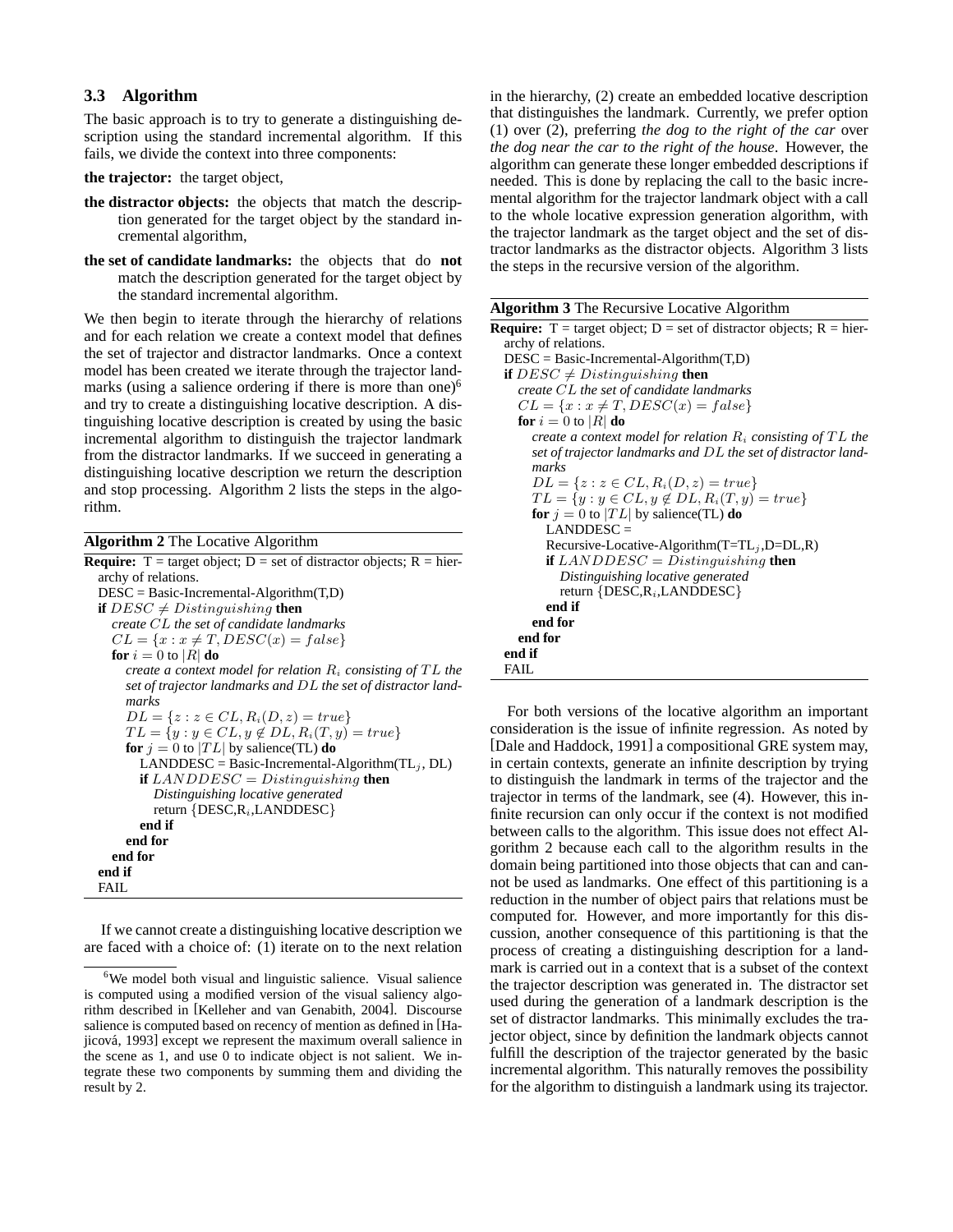

Figure 7: A visual scene and the topological analsis of R1 and R2

(4) the bowl on the table supporting the bowl on the table supporting the bowl ...

#### **4 Discussion**

We can illustrate the framework using the visual context provided by the scene on the left of Figure 7. This context consists of two red boxes R1 and R2 and two blue balls B1 and B2. Imagine that we want to refer to B1. We begin by calling the locative incremental algorithm, Algorithm 2. This in turn calls the basic incremental algorithm, Algorithm 1, which will return the property *ball*. However, this is not sufficient to create a distinguishing description as B2 is also a ball. In this context the set of candidate landmarks equals {R1,R2} and the first relation in the hierarchy is topological proximity, which we model using the algorithm developed in [Kelleher and Kruijff, 2005]. The image on the right of Figure 7 illustrates the analysis of the scene using this framework: the green region on the left defines the area deemed to be proximal to R1, and the yellow region on the right defines the area deemed to be proximal to R2. It is evident that B1 is in the area proximal to R1, consequently R1 is classified as a trajector landmark. As none of the distractors (i.e., B2) are located in a region that is proximal to a candidate landmark there are no distractor landmarks. As a result when the basic incremental algorithm is called to create a distinguishing description for the trajector landmark R1 it will return *box* and this will be deemed to be a distinguishing locative description. The overall algorithm will then return the vector {*ball, proximal, box*} which would result in the realiser generating a reference of the form: *the ball near the box*.

The relational hierarchy used by the framework has some commonalities with the relational subsumption hierarchy proposed in [Krahmer and Theune, 2002]. However, there are two important differences between them. First, an implication of the subsumption hierarchy proposed in [Krahmer and Theune, 2002] is that the semantics of the relations at lower levels in the hierarchy are subsumed by the semantics of their parent relations. For example, in the portion of the subsumption hierarchy illustrated in [Krahmer and Theune, 2002] the relation *next to* subsumes the relations *left of* and *right of*. By contrast, the relational hierarchy developed here is based solely on the relative cognitive load associated with the semantics of the spatial relations and makes no claims as to the semantic relationships between the semantics of the spatial relations. Secondly, [Krahmer and Theune, 2002] do not use their relational hierarchy to guide the construction of domain models.

By providing a basic contextual definition of a landmark we are able to partition the context in an appropriate manner. This partitioning has two advantages:

- 1. it reduces the complexity of the context model construction, as the relationships between the trajector and the distractor objects or between the distractor objects themselves do not need to be computed;
- 2. the context used during the generation of a landmark description is always a subset of the context used for a trajector (as the trajector, its distractors and the other objects in the domain that do not stand in relation to the trajector or distractors under the relation being considered are excluded). As a result the framework avoids the issue of infinite recusion. Furthermore, the trajectorlandmark relationship is automatically included as a property of the landmark as its feature based description need only distinguish it from objects that stand in relation to one of the distractor objects under the same spatial relationship.

In future work we will focus on extending the framework to handle some of the issues effecting the incremental algorithm, see [van Deemter, 2001]. For example, generating locative descriptions containing negated relations, conjunctions of relations and involving sets of objects (sets of trajectors and landmarks).

# **5 Conclusions**

.

In this paper we have argued that an if an embodied conversational agent functioning in dynamic partially known environments wishes to generate contextually appropriate locative expressions it must be able to construct a context model that explicitly marks the spatial relations between objects in the scene. However, the construction of such a model is prone to the issue of combinatorial explosion both in terms of the number of objects in the context (the location of each object in the scene must be checked against all the other objects in the scene) and number of inter-object spatial relations (as a greater number of spatial relations will require a greater number of comparisons between each pair of objects.

We have presented a framework that address this issue by: (a) contextually defining the set of objects in the context that may function as a landmark, and (b) sequencing the order in which spatial relations are considered using a cognitively motivated hierarchy of relations. Defining the set of objects in the scene that may function as a landmark reduces the number of object pairs that a spatial relation must be computed over. Sequencing the consideration of spatial relations means that in each context model only one relation needs to be checked and in some instances the agent need not compute some of the spatial relations, as it may have succeeded in generating a distinguishing locative using a relation earlier in the sequence.

A further advantage of our approach stems from the partitioning of the context into those objects that may function as a landmark and those that may not. As a result of this partitioning the algorithm avoids the issue of infinite recursion, as